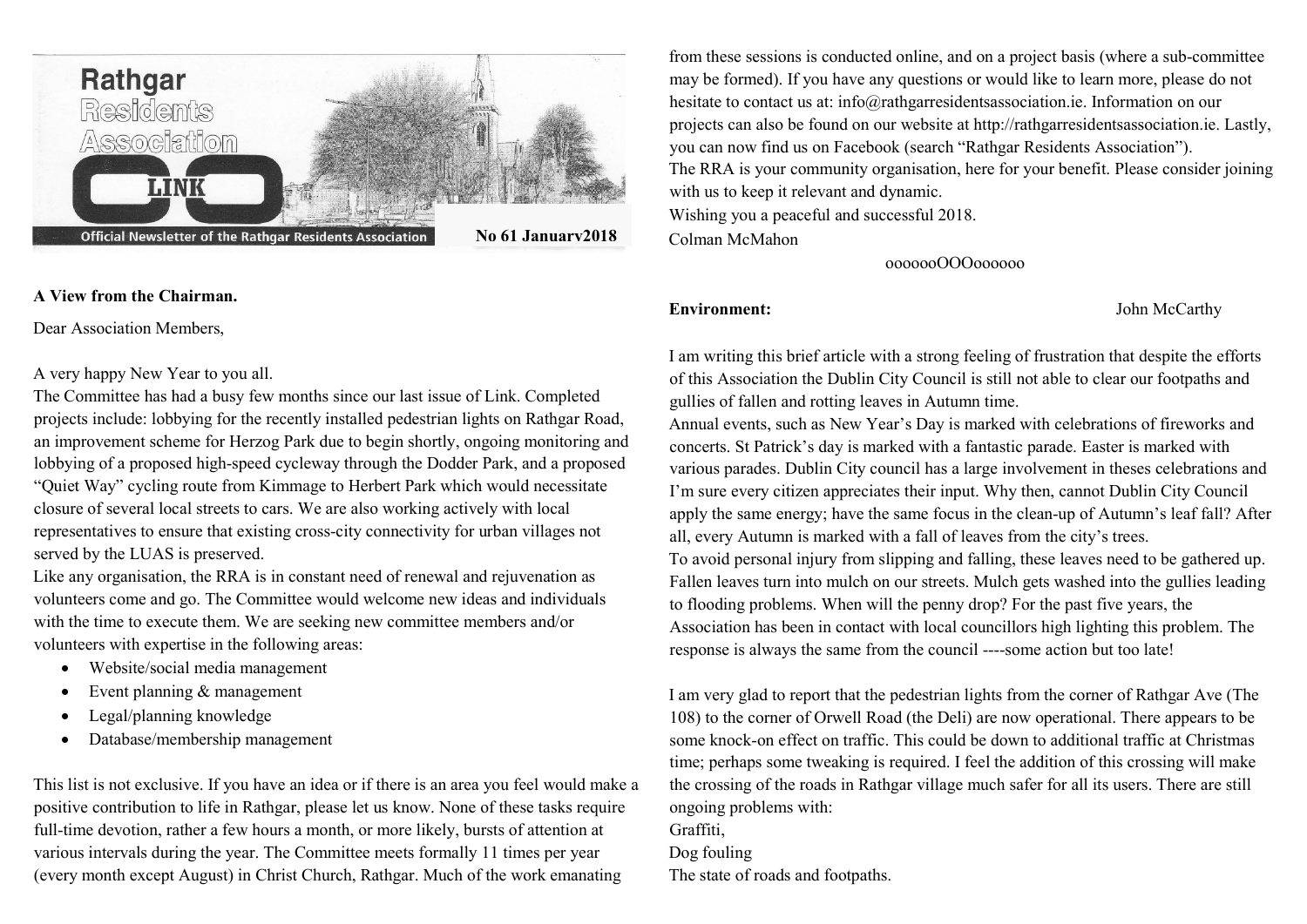I urge you all, where you have complaints, please report the matters to the council. It can be frustrating at times but at times there can be a surprising outcome.

The Neighbourhood Watch Scheme. Recently the local gardai have begun to reestablish this scheme which was very successful a number of years ago.. See details of the scheme in the article below.

#### Community Policing and Neighbourhood Watch

I was recently approached by the Gardai concerning the possibility of setting up a Neighbourhood Watch Scheme on the road where I live. The two gardai involved were trying to determine whether or not there was an interest on our road to have such a scheme. I agreed to do whatever I could to find out what other road residents thought.

#### What exactly is Neighbourhood Watch?

Neighbourhood Watch is a scheme whereby neighbours watch out for each other in their local area in conjunction with the Community Garda unit. In the scheme I am involved with, the plan is to set up a group alert system, using WhatsApp-a smart phone application. Text alert can also be used or simply calling on the neighbours to let them know of suspicious happenings in the area (it is also a way of getting to know your neighbours). If you come across something unusual or suspicious that is concerning you, inform the Gardai and send a WhatsApp/text/or personal call/ message to the group regarding your suspicion.

The first step in setting up such a road group is to circulate a Garda questionaire

- Q1 Are you in favour of establishing a Neighbour Scheme
- Q2 Would you become an active member of such a scheme
- Q3 Are you interested in organising/managing such a scheme. Provide name/address/contact details, if desired.

On our own road, I went around, house to house with the questionaire and after a week or so the response was so positive that the Gardai decided to go ahead with a Neighbourhood Watch scheme.

There have been a couple of meetings with the Community Garda group and the final details are being worked out.

The final meeting was held in a local hall, to put faces on names and to meet and say

hello. More may join at a later stage; some initial reluctance is understandable. This is not vigilantism-no patrolling up and down the street.

I recently attended a meeting in Terenure Garda station chaired by the local Garda superintendent, where all the local Neighbourhood Watch groups came together and spoke of their experience over the previous twelve months. The gardai stated that they benefit from the Neighbourhood Watch system, receiving much useful information which in turn makes neighbourhoods safer.

Why is community policing and Neighbourhood Watch Schemes coming into prominence now? Community policing is back on track after the severe budget cutbacks of recent years. I believe that this is a very good method of getting to know your local gardai and likewise your neighbours. It is an important way of improving the quality of the neighbourhood and keeping crime at bay.

If this is of interest to you contact the following gardai

Garda Andy Dunne or Garda Martin O'Connell at (01) 6666735 Rathmines Garda station.

The organisational structure of the Garda in our area is: Terenure is the district headquarters and Rathmines is a sub district.

#### ooooooOOOoooooo

Planning Report January 2018 Philip O Reilly

At the year end, we saw the delayed arrival of Fallon and Byrne in in the Swan Centre. Across the road, a re-incarnated Stella returned to Rathmines after many years: complete with a new set of apparel and an entire new make up.. Miracles do happen!

Further up Rathgar Road at the rear of 173 Rathgar Road, a mews development proposal which had been withdrawn in 2016 reappeared. In July the Association came forward with support for a group of residents who were opposing an enormous modern mews in a small back lane and next door to a beautifully restored mid  $19<sup>th</sup>$  century building. A significant number of locals from Rathgar Road and York Ave. as well as surrounding areas, voiced their opposition and were joined by some local representatives. Permission was granted on October but appeals (including the Association's) were lodged with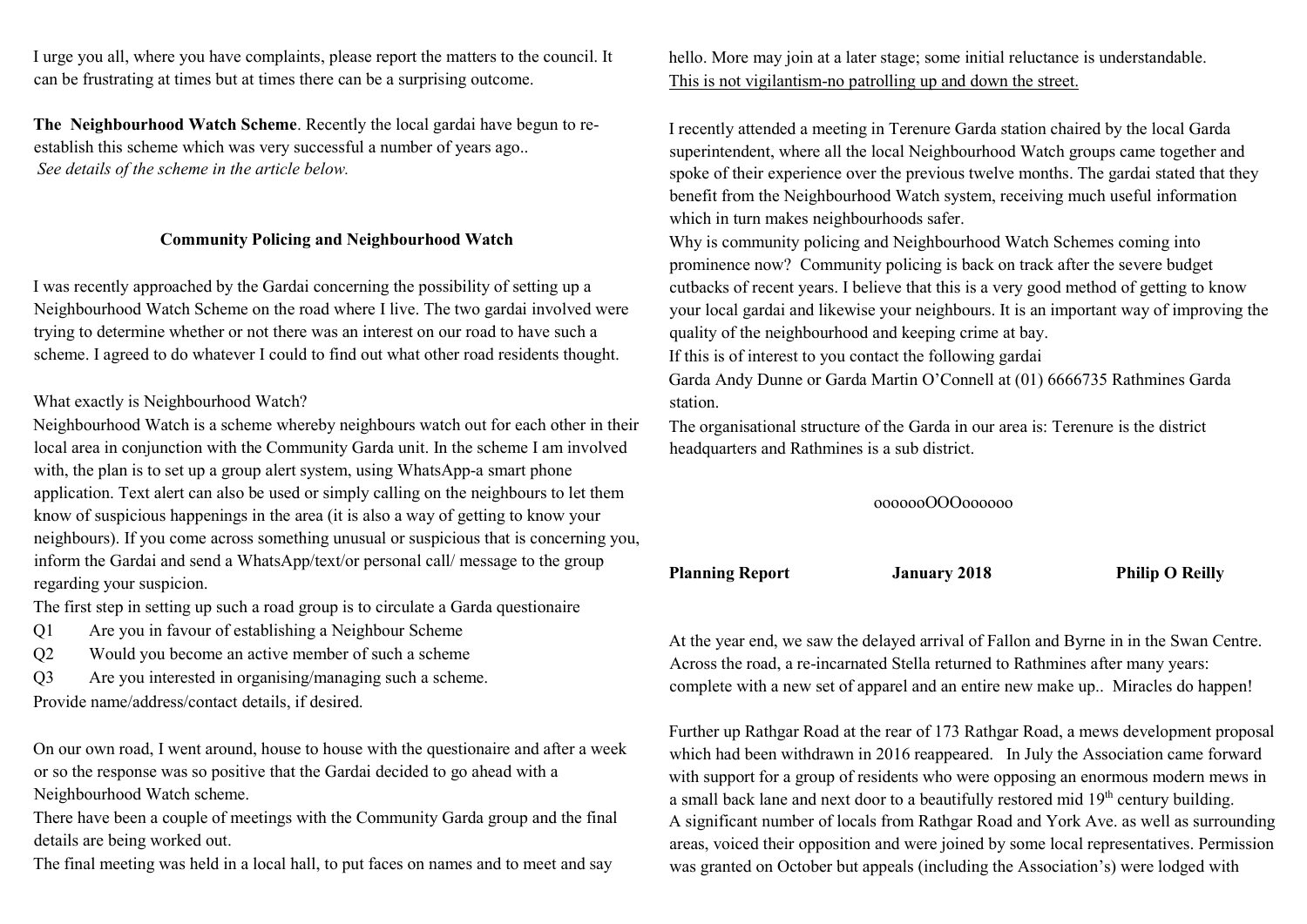An Bord Pleanala and a number of long and detailed exchanges took place. The outcome is awaited.

In December additional information was requested by the planners on 10 Grosvenor Road where the house owner wants to build 3 houses in the back garden. Again, local residents are opposing this proposal. It is expected this will end up in Bord Pleanala. The decision of the Local Authority is expected any day now.

Local residents in Highfield Grove were given support in fighting a proposal for a two storey mews with basement (3 storeys) at the back of 12 Highfield Road. This went all the way to Bord Pleanala who found in favour of the development.

Alterations to No 182 Rathgar Road by way of a light well to the front and off street parking was commented on but was granted permission. (maybe fatigue is setting in!)

The Association supported Richard Good (Dodder Action Group and other fronts) in his good fight against an even more intense development (5 storey in an area predominated by two storey buildings) at the Smurfit site in Clonskeagh by Gannon Homes. This development is on the banks of the Dodder and so is of interest to us and our concerns in respect of this important public amenity.

Meanwhile up by the river at Dartry House, the proposer of a development who previously has sought to demolish a bin store and build a two storey house immediately adjacent to the front of Dartry House(a protected structure) in its place only to have it rejected by the Local Authority, was back again with a similar application. In its request for additional Information on the latest proposal the Local Authority asked:

". In the interests of transparency, clarity and third party interests, the applicant is requested to clarify how the current proposed development materially differs from that which was refused under Planning Register Reference 2372/17 and in so doing how the current application materially addresses the previous stated reason for refusal for a similar application in April 2017 (under the same Dublin City Developemnt plan  $2017 -$ 2022)."

That bin store could yet be saved!

We supported local residents on Rathgar Ave. against a large extension proposed to be tacked on to a lovely small villa type house at no 31. There were many exchanges in this battle and after two major modifications the proposers finally won.

Richview Residents were anxious to get our support against a proposal to allow Trinity College use Trinity Hall as use for "temporary tourist accommodation" as well as for "temporary education use" outside of the academic year. This proposal is with An Bord Pleanala at present.

More recently, local residents have appealed a permission for a three storey, out of character mews development, at the back of 60 Kenilworth Sq.. We have supported their submission.

Changes and permissions continue with the Marianella development. A permission was given for a flat roofed extension for the original (and architecturally interesting) gate lodge (a protected structure).

The Orwell Nursing Home saga continues after 15 years.

Finally, with a refusal for a new high rise development at no 1 Upper Rathmines Road now on 1<sup>st</sup> party appeal, one wonders what's coming next in early 2018?

#### ooooooOOOoooooo

Some Notes and Comments

#### 2018 AGM

The AGM of the Association is provisionally fixed for Tuesday 13th March- in St Patrick's Hall as usual. You will be notified in due course.

## The RRA Annual Garden Competition and Dixon Cup 2017

In this year's competition, as well as the prime category of Best Garden, there were a further nine categories. Garden in bloom Best flower pot/window box/container display Low maintenance garden but aesthetically pleasing as a garden Specimen Tree in a front Garden Best small front garden Best large front garden Best kept hedge Best accommodation for bin in garden setting Garden with balance between hard surface and green surface Congratulations to the Dixon Cup winner for the Best Garden, Marie McCabe in Wesley Road. Congratulations also to all the other winners. The Association is very appreciative of local businesses who generously provided the prizes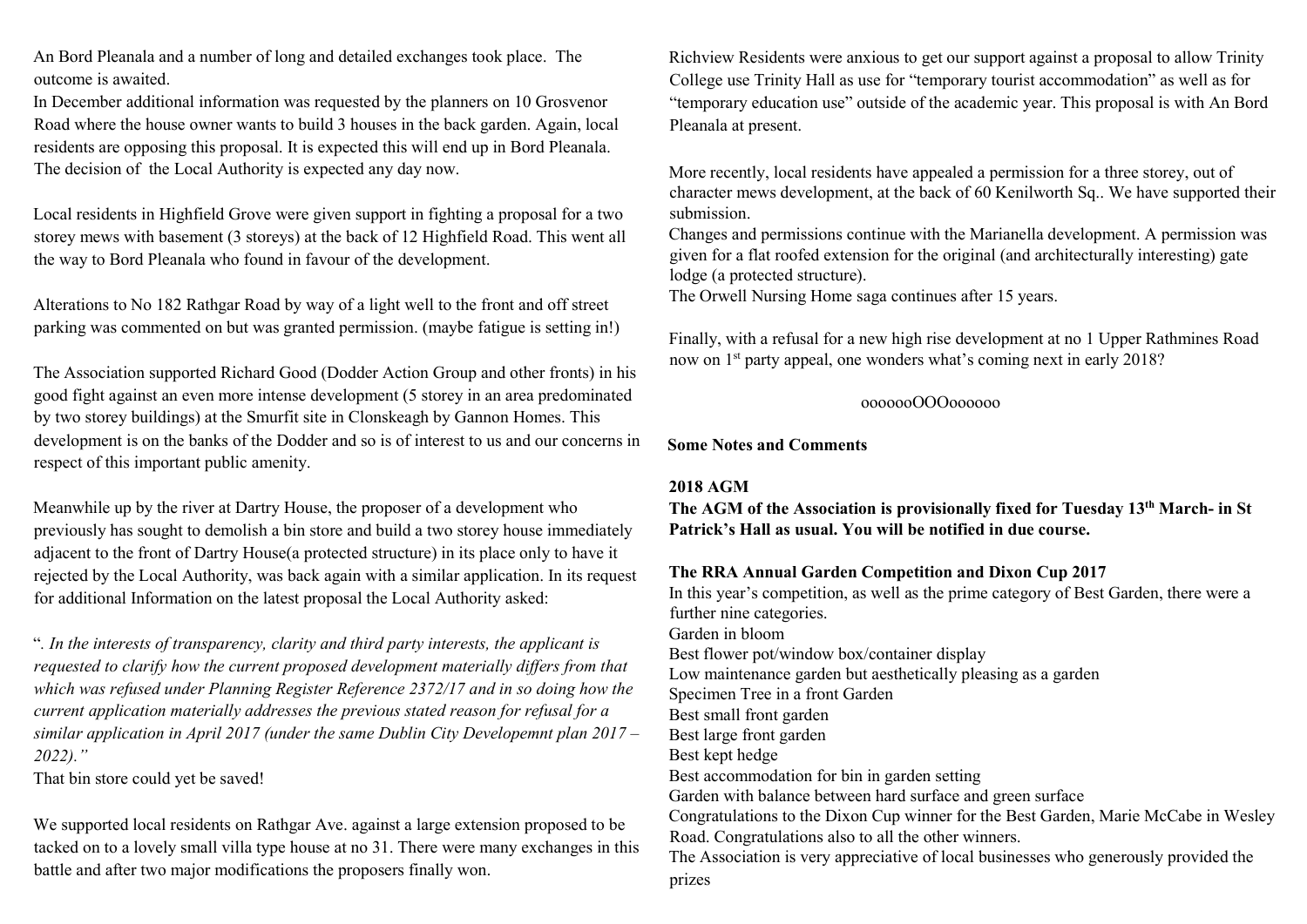#### Dodder Action Group

Keep abreast of their stalwart work in maintaining this wonderful amenity in our area. Better still join the group and give your support For more information on this group go to www.dodderaction.com

#### Book Reviews: Some recent publications of interest

#### Dublin Strolls: Exploring Dublin's Architectural Treasures

Gregory and Audrey Bracken The Collins Press €12.99 This book invites you to emulate Leopold Bloom in strolling through the city. Each walk follows on from the previous one and gives clear architectural descriptions accompanied by beautiful hand drawn illustrations.

### The Hidden Life of Trees

#### Peter Wohlleben William Collins,€13

The Author who manages an ancient forest on behalf of the community of Hummel in the Eiffel hills in Germany, describes how trees are like human families where tree parents live together with their children, communicate with them, support them as they grow, share nutrients with those who are ailing. The author shares his deep love of woods and forests and the amazing processes of life death and regeneration of his woodlands.

Royal Society of Antiquaries of Ireland, Lectures, Talks and Outings 63 Merrion Square

#### Lecture: 7.30pm

25 Jan 2018 'Prince of Spies': Henri le Caron and Irish American Republicanism: Speaker: Dr Gillian O'Brien, Liverpool John Moore University

#### Talks: 7.30pm

5 Feb 2018 The National Inventory of Architectural Heritage (2002-2017): Results and Prospects: Speaker: Mr Willie Cumming, Dept. of Culture, Heritage and the Gaeltacht

#### **Outings**

Outing A 23 Feb 2018 18 Ormond Quay Speaker: Graham Hickey, Dublin Civic Trust Meet at 18 Ormond Quay at 11am

Outing B: 12 Apr 2018 ' "Making Majesty', Dublin Castle, Speaker: Dr Myles Campbell Meet at State Apartments at 11am

Outing C 20 Oct 2018 UCD School of Archaeology, Speaker: Prof. Aidan O'Sullivan Meet: UCD School of Archaeology 11am

Outing D: 15 Nov 2018 The Little Museum of Dublin Meet 15 St Stephens Green 11am

#### Excursions

Spring Excursion to Moyglare House and Larchill Arcadian Garden, Co. Kildare Meet 7 Apr 2018 | 9.30 am | 63 Merrion Square, Dublin 2

Autumn Excursion – Jerpoint Newtown and Jerpoint Abbey, Co. Kilkenny Speaker: The excursion will be led by Mr Con Manning

Meet 29 Sep 2018 | 9 am 63 Merrion Square, Dublin 2

Explorers Excursion with Tracy Collins and Frank Coyne of Aegis Archaeology

29 June 2018 Further details from RSAI

#### The Rathmines, Ranelagh and Rathgar Historical Society Lecture Series

Rathmines, Ranelagh and Rathgar Historical Society was founded in 1996 and incorporates Harold's Cross, Leeson Street and Milltown. Talks and other events are regularly held in Rathmines Town Hall (Rathmines College)

Series of monthly meetings resumes in Autumn and Spring Information: Rathmineshistoricalsociety.com or rathmineshistoricalsociety.ie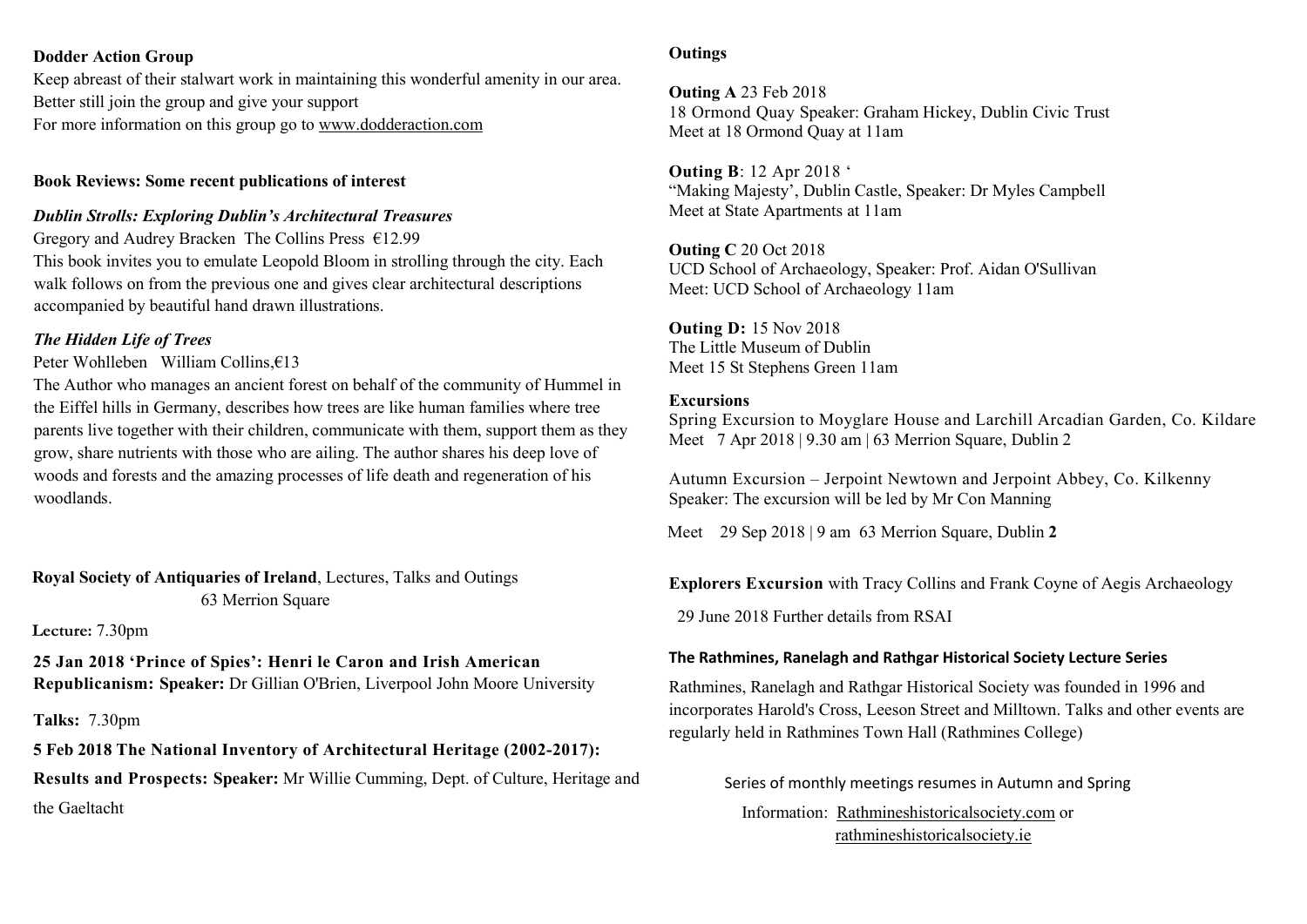

# Local wildlife on the Dodder Dartry Dye Works to Rathfarnham Bridge

The Decline of Wildlife on the Dodder

I have been observing on a regular basis, the major changes in wildlife which have taken place along this stretch of river over the last 15 to 20 years. The most dramatic changes have been in the numbers and varieties of birdlife.

- The average daily number of the most common duck, the Mallard, seen in the first few years of the century was about 50. Apart from Spring when ducklings are about, you are lucky to see 10, with males outnumbering females.
- Moorhens which numbered about 5 to 8, have now reduced to a pair.
- The stretch of river downstream from Rathfarnham bridge was a haven for more unusual varieties of duck. These included the beautiful Mandarin and Tufted ducks, along with the little Grebe/Dabchick. Over the last couple of years, I rarely see any of these species.
- Wild animals include the otter, the grey squirrel and the fox with cubs.
- The Dippers who nest at the Rathfarnham weir, the beautiful Kingfishers and the active Grey Wagtail are regular residents. The Cormorants appear from time to time on fishing excursions, along with the more frequent Heron. The former can be seen drying their wings on the weirs, the latter perched on a branch or standing motionless in the river.
- I haven't observed the Tree Creeper for some time, but a new visitor is the Little Egret, feeding along the bank.
- Other birds seen are Goldcrests, Collared Doves, Long Tailed Tits and large flocks of Blackheaded Gulls in Dartry Park.

The reduction in birdlife numbers is sad. I am not a scientist or ecologist, but I put it down to climate change and habitat change along with people and to an extent, the increase in the numbers of the urban fox.

# Malcolm Taylor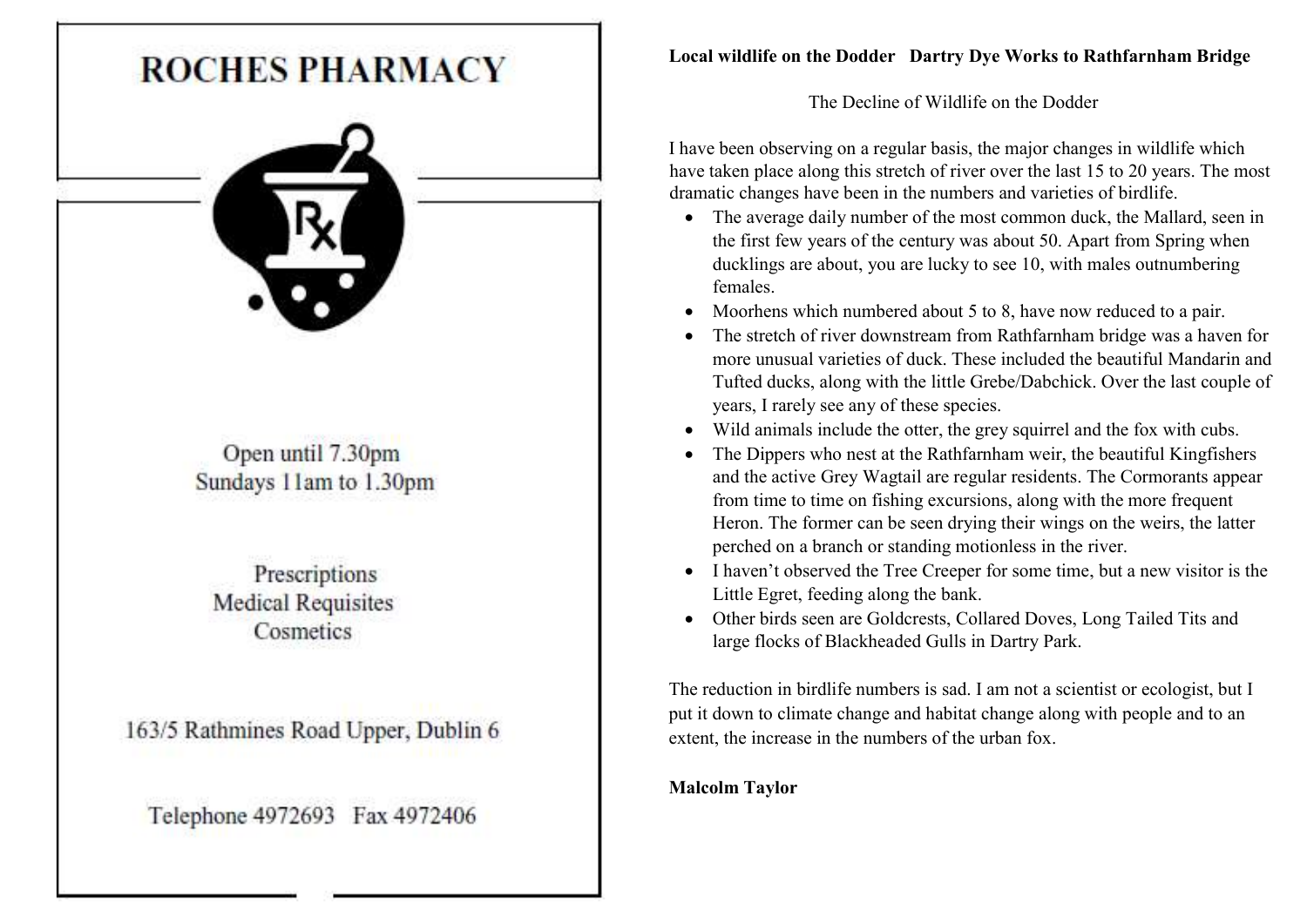#### A Charm of Goldfinches

I was delighted to learn recently that the collective noun for a flock of goldfinches is 'a charm'. The 'charm' does not, surprisingly, have anything to do with their alluring plumage – the mesmerising red, black and white heads or fascinating tail marks or even the entrancing flash of gold which is glimpsed when they spread their wings. No, the enchantment, it seems, is all down to their song – the quiet string of liquid-sounding notes and twitters that they make when they flock together.

For years, birds have been visiting the feeders in my garden. All the usual garden birds would come, except, to my dismay, the goldfinch. Until last summer, that is. That was when I found out that the magic trick to entice these enchanting creatures into the garden was to provide nyger seeds and heart of sunflower seeds. Very soon a pair of goldfinches arrived. Word went out and the numbers grew and these days I'm very often enchanted by the sight of fifteen to eighteen goldfinches feeding in the garden. Definitely, it's a charm of goldfinches.

Goldfinch fare is usually the seeds of the teasel and the thistle – lovely sculptural plants that I hope will soon feature on the garden menu.

Birdwatch Ireland recommends that feeders and water containers be washed regularly to prevent the spread of disease.

#### Mary McCarrick

#### ooooooOOOoooooo

#### Living in Rathgar: Some Childhood Memories Roger White

I was one of four children and my memories of childhood are very happy ones. The four of us were all born in 155 Rathmines Road now 31 Lower Rathmines Road We left Rathmines in 1901 /1902 and moved to 28 Rathgar Road. 28 was a large, double-fronted three storey house; four large bedrooms and dressing room top storey, very large drawing room, large dining room and "parlour" middle floor and on the ground floor a kitchen, maid's bedroom, breakfast room and the workshop where Dad spent so many happy evenings at his carpentry. Dad got electric light installed before we moved in. 28 Rathgar Road had a very big garden as it took in about two thirds of the gardens of our next door neighbours. There were a great many apple trees and some pear trees too and we had so many apples we simply didn't know what to do with them all.

During the Winter we had breakfast and early dinner in the breakfast room on the ground floor, but from Easter till October we had breakfast and tea in the summerhouse. Sometimes the maids didn't like having to serve meals out in the garden, especially on cold spring mornings. We were very outdoor sort of people and we loved it. The summerhouse was built at the end of the return building and faced due west so it was just lovely on summer evenings, too hot sometimes in the summer. Then we would have our tea on a trestle table underneath the shade of the apple trees. If not in the garden, we had tea in the dining room and, on Saturday and Sunday, lunch there too when Dad was home mid-day. Actually, we rarely had Sunday lunch at home for every Sunday we went off by tram and train, Winter and Summer, to the seaside, bringing with us a packed lunch of just plain meat sandwiches, a bar of chocolate and a bottle of milk. There was no "lie-in" on Sunday morning for us, for Mother had to prepare sandwiches and we left the house by about 10 a.m. We would be home from our outings about 5 p.m. for tea, then every second Sunday we went to evening service in Holy Trinity Church, Rathmines.

We all went to school at Norfolk College on Rathgar Road and so did our cousins the Allens, who lived in Highfield Road. My two sisters and I stayed on in Norfolk College for all our school life. In our early years the school was run by Miss Spears who had no educational qualifications whatever but she had qualified staff, several graduates of Trinity and a good science laboratory which was quite an innovation for schools at that time. When I was eleven years old, Miss Spears left and sold her interest in the school to Miss Jane Garrett, a graduate of Queen's University, Belfast. She was a wonderful teacher and modernised the whole running of the school.

When we were young children, the poor were very poor and the poor children used to be very badly dressed. In the Summer they were always in bare feet (perhaps not only in the Summer). We used to rather envy them in nice hot weather, especially when the water carts were out watering the roads to keep the dust down. These horse-drawn carts were tanks of water with, across the back, a pipe with holes in it from which the water would spray out. The carts moved along at a walking pace and children walked, or ran, behind them with their bare feet in the spray. It must have been great fun. Of course, in those days nearly all traffic was horse-drawn. The general public had horse-drawn cabs to hire in place of present day motor taxies. Well-off people and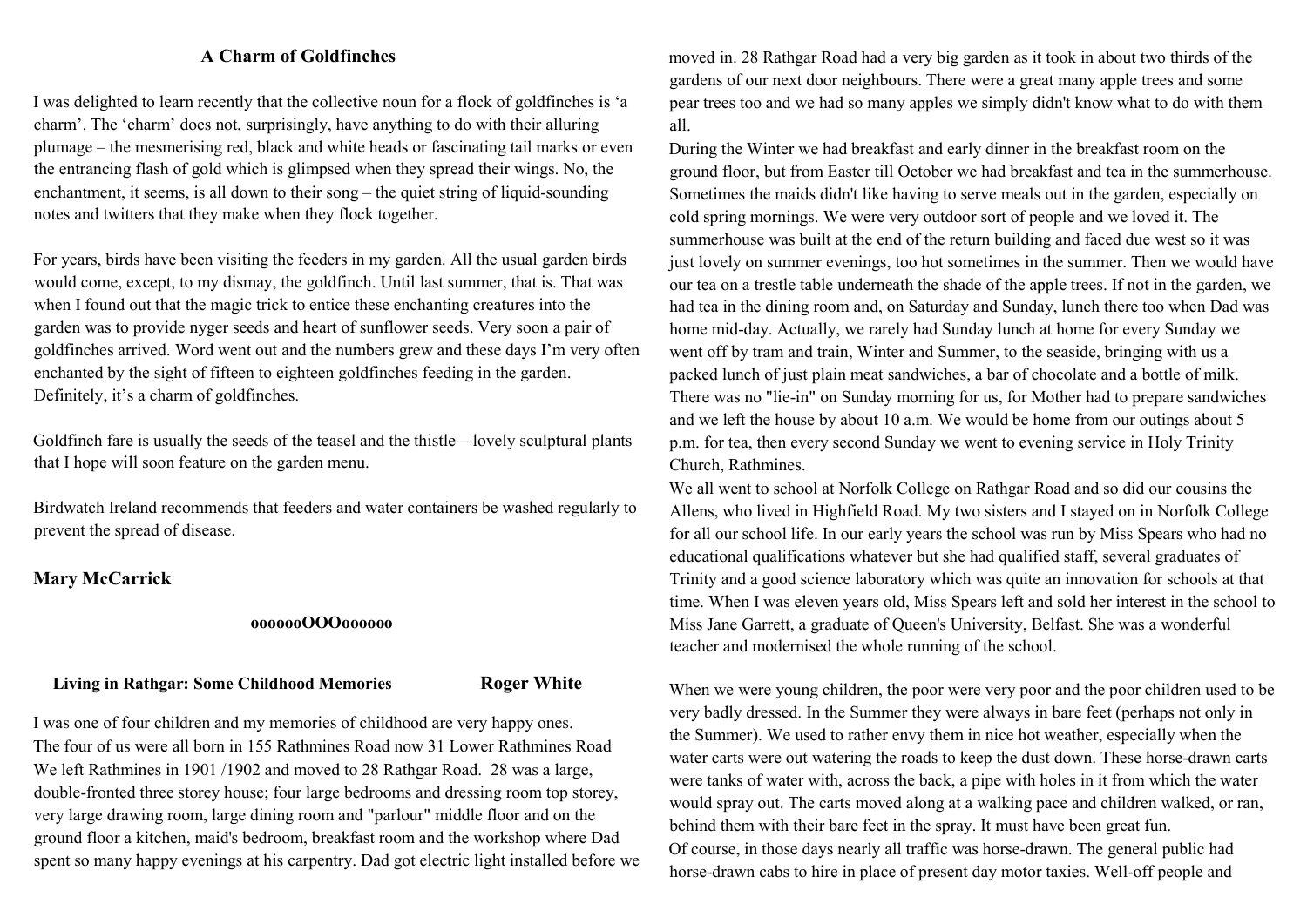doctors had their private broughams or an open carriage. The shops had horse-drawn vans, the driver seated on a wooden shelf half way up the front of the van and fully exposed to all weathers. Often, they sat on top of the van with their feet on the shelf, especially the bread men in their bread vans. The milk was delivered in a special sort of cart with two big milk containers at the back. These containers had taps and the milkman filled his big milk-can from these and brought it to the house to fill our milk jugs from his can (it was like a watering-can).

In very sunny weather the horses wore straw hats on their heads. Sometimes the hats had ears, sometimes just holes for the horse's ears to come through. There were horse troughs, iron or stone, along the roads, kept full of water for the horses to drink. Often, I saw the horses drinking from the trough in Rathmines. When the horses were standing idly by, their drivers often gave them grain to eat. The grain was in a canvas bag (nosebag) which was put over the horse's Paddys nose and held in place by a rope behind its ears.

Coal was delivered in big drays drawn by a horse. We used to get two tons at a time (i.e. 32 bags). Our coal cellar was under the steps leading to the hall door and the coal was dropped through a hole in the steps into the cellar below. The process created an awful lot of very black dust, especially if the coalman didn't give us due warning to shut our coal-house door in good time.

(extract from a longer article by the author)

#### ooooooOOOoooooo

## Murder at the Ely Gate

The portion of the river Dodder between Orwell Bridge and Rathfarnham Bridge is extremely picturesque; a high wooded bank rises above the northern side crowned by modern residences, while adjoining the road is the densely wooded demesne of Rathfarnham Castle. The entrance gate, in the form of a Roman triumphal arch, was erected in the early part of last century by Charles, Lord Ely, who for his vote and influence in connection with the Act of Union, received a step up in the peerage and £45,000 in cash.

This quiet spot was, in 1841, the scene of a crime which excited an extraordinary degree of interest in Dublin. On the night of the  $27<sup>th</sup>$  February, an Italian named Domenica Garlibardo, an organ-grinder, was murdered and his body thrown on the waste ground

in front of Lord Ely's gate, where it was found next morning by a policeman. The inquest was of a protracted character, lasting no less than eight days, and resulted in a verdict of wilful murder, accompanied by a rider attaching strong suspicion to a tinker and his wife from Rathfarnham.

The two were in due course placed on trial, but during the proceedings the evidence of the principal witness (Patrick Bryan) broke down on cross examination, and he contradicted himself to such an extent that he was arrested in court for perjury, and the prisoners were consequently acquitted. It was understood, however, that police had another informant named Delahunt, who, for reasons unexplained, was not produced at either the inquest or trial: but no further developments took place, and the mystery seemed as far from solution as ever, although public opinion strongly inclined to the suspicion that Delahunt was the guilty party.

A few days before Christmas of the same year, the Dublin folk were horrified to hear of another murder, that of a boy named Maguire, whose body, still warm, was found in Pembroke Lane, at the rear of Pembroke Road. About an hour later after the body was discovered, Delahunt turned up at the police headquarters with the story that he had seen a murder committed at the spot, adding incriminating details as to the conduct of the victims's mother, but his strange demeanour and shifty answers excited the suspicions of the police, and he was detained. Inquiries being set on foot, a mass of damning evidence was soon obtained against him, principally from his own immediate relatives, and after a brief trial he was found guilty and executed on the 5<sup>th</sup> February following. Before his execution he acknowledged having murdered the boy, Maguire, but denied the murder of Garlibardo. Many of the public, however, continued to believe that he was guilty of both murders, and that the motive was the hope of getting a reward from the authorities for evidence leading to a conviction.

The Neighbourhood of Dublin. It's Topography, Antiquities and Historical Associations. Weston St John Joyce, M.H.Gill &Son. First Published 1912

# Support your local shops

Shop locally whenever you can. This will keep our local shops in business and retain the character of Rathgar as a living community